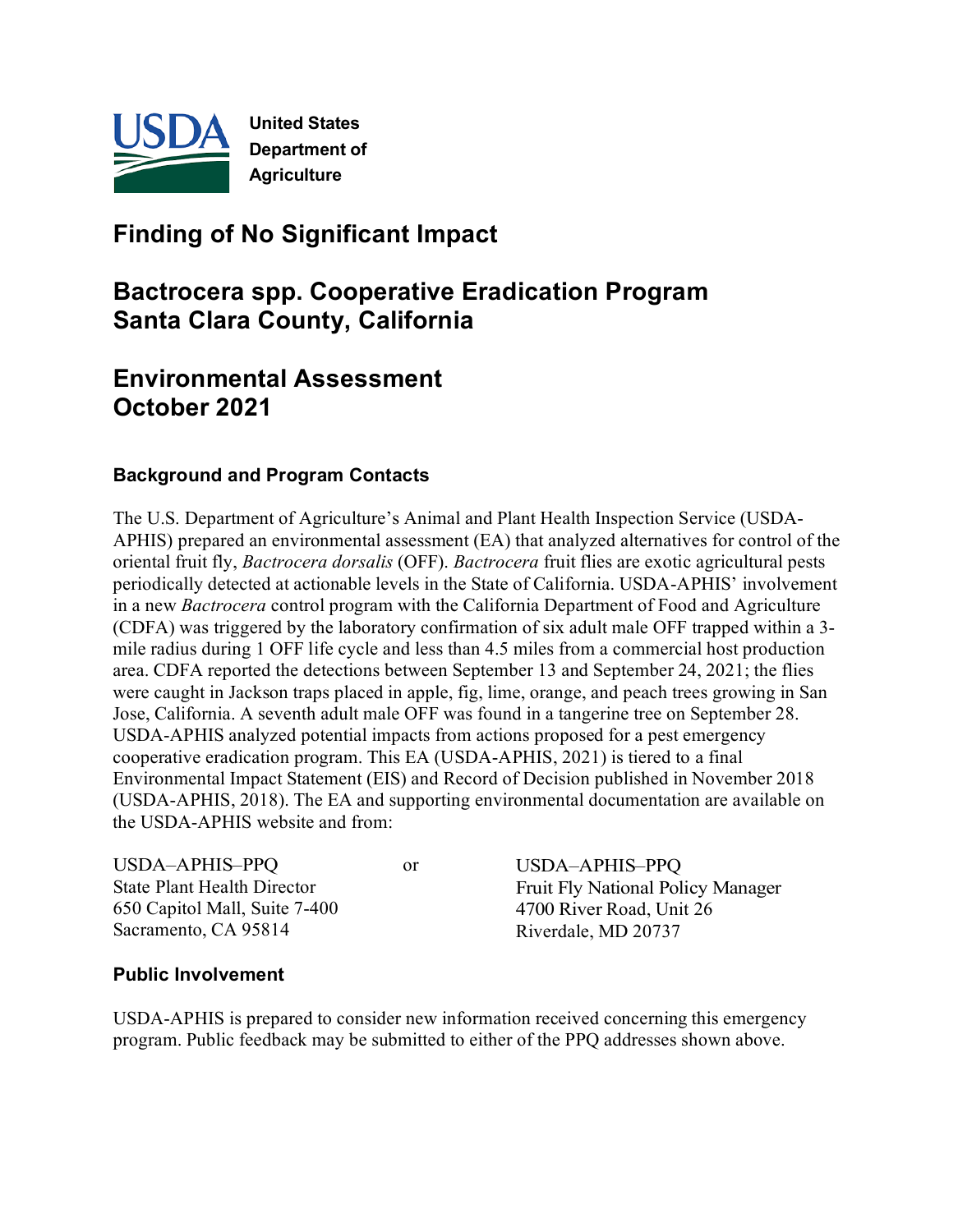#### **Major Issues**

Major issues considered in the EA for the proposed OFF cooperative program include:

- Impacts to agricultural products
- Environmental fate of chemical treatments
- Risks to human health
- Risk to historic properties
- Risks to minority and low-income human populations
- Risks to nontarget species

#### **Alternatives**

The EA for the proposed OFF cooperative program analyzed three alternatives:

- 1. No Action
- 2. Quarantine and Commodity Certification
- 3. OFF Eradication (Preferred Alternative).

### **Summary of Environmental Effects of the Alternatives**

Each action alternative is associated with potential environmental consequences per the issues; potential impacts were considered in the EA in Chapter III, *The Affected Environment and Potential Effects to the Environment*. Doing nothing, the No Action alternative for USDA-APHIS, could have significant consequences for the agricultural fruits produced in Santa Clara County and impact the people relying on these products for income, especially rural communities. Unregulated pesticide applications to protect host plants could result in the development of pesticide resistance in OFF populations and see the establishment of fruit fly populations in the San Jose region and elsewhere. Quarantine and commodity restrictions would likely result in similar effects as the No Action alternative, would require many more inspection and certification personnel, and could harm agricultural trade. Eradication measures include using chemical compounds that could have potential environmental consequences, but applications could be abated to minimize adverse effects. The prescribed chemical treatments allowed previous fruit fly programs in California to successfully eradicate OFF outbreaks. OFF eradication would be very beneficial for California's agricultural community and costs, and would reduce people attempting to control fruit fly outbreaks themselves, with unknown environmental consequences, and without coordinating efforts.

### **Finding of No Significant Impact**

The analysis in the EA indicates that there will not be a significant impact on the quality of the human environment as a result of the proposed action, the preferred alternative. This determination is based on the following factors:

1. Cooperative *Bactrocera* spp. eradication efforts conducted by USDA-APHIS and CDFA will be localized in Santa Clara County and not regional or national in scope; the initial program area is identified in the EA and may be viewed in the appended map.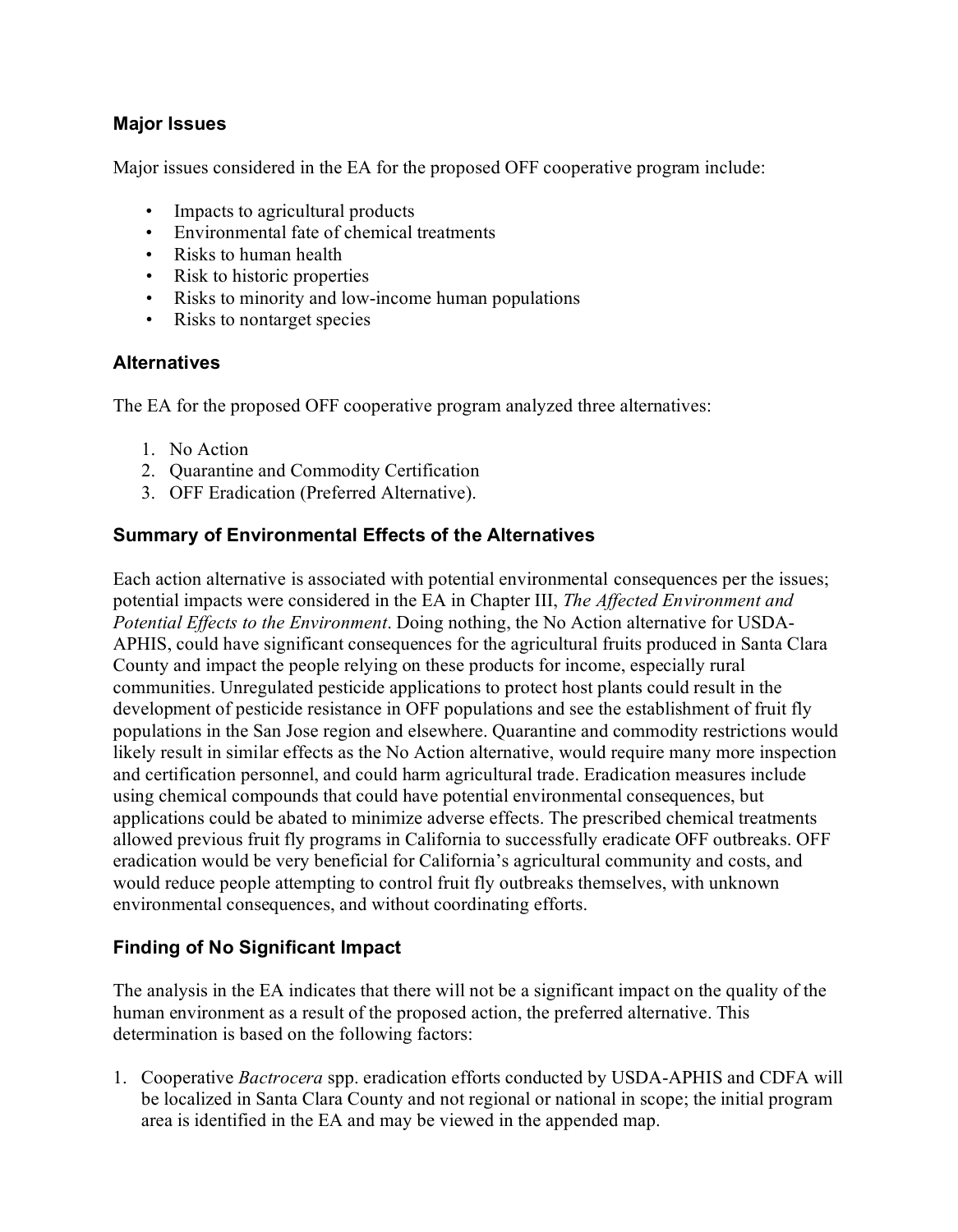- 2. The methods used to manage fruit fly damage are fairly target-specific and are not likely to negatively affect public health and safety when used as discussed in Chapter III of the EA.
- 3. The proposed activities will not have an impact on unique characteristics of the geographic area such as park lands, prime farmlands, wetlands, wild and scenic rivers, or ecological critical areas. The nature of the methods proposed for alleviating damages is not likely to permanently affect the physical environment, as discussed in Chapter III of the EA.
- 4. The effects on the quality of the human environment are not highly controversial. Although there is some opposition by some members of the general public to insecticidal use, the proposed program uses are not highly controversial among scientific and industry experts. The EA discusses each method and application of these methods to assure minimal potential effects from their use. The proposed action is not anticipated to have any negative impact on Tribal, minority or low-income populations, as discussed in Chapter III of the EA.
- 5. Based on the analysis documented in the EA, the effects of the proposed activities are not highly uncertain and do not involve unique or unknown risks, except the potential of an established exotic fruit fly population in the San Jose region.
- 6. The proposed action would not establish a precedent for any future action with significant effects or represent a decision in principle about future considerations. The EA proposes the use of delimitation trapping and eradication treatments to combat OFF from getting a foothold in Santa Clara County, using methods that are well-established among professionals managing invasive insects.
- 7. Impacts to nontarget species, especially other insects, are expected to have a low to negligible impact based on the available information. Implementation of the Preferred Alternative is not expected to have any adverse effect on migratory birds or their flight corridors, or other nontarget species in the program area.
- 8. An evaluation of the proposed action and its effects on threatened and endangered species determined that the proposal would not have adverse effects on threatened and endangered species in the program area as discussed in the EIS and Chapter III of the EA. USDA-APHIS completed a Section 7 consultation under the Endangered Species Act with the National Marine Fisheries Service (NMFS) for the program area and determined that program activities may affect, but are not likely to adversely affect, federally listed species or critical habitat with the implementation of protection measures. USDA-APHIS also completed a Section 7 consultation for the program area with the U.S. Fish and Wildlife Service (USFWS); USDA-APHIS received concurrence from USFWS on October 5, 2021. USDA-APHIS will coordinate with USFWS and NMFS if any changes are made such as an expansion of the OFF program area, or changes in the status of listed species in an affected location, to ensure that federally listed species and critical habitat are protected.
- 9. The proposed activities would not affect districts, sites, highways, structures, or objects listed in or eligible for listing in the National Register of Historic Places, nor would they likely cause any loss or destruction of significant scientific, cultural, or historical resources as discussed in Chapter III of the EA.
- 10. The proposed action would be in compliance with all federal, state, and local laws imposed for the protection of the environment.
- 11. There are no irreversible or irretrievable resource commitments identified by this assessment, except for a minor consumption of fossil fuels for routine operations and work efforts conducted by program personnel.
- 12. The proposed action is not anticipated to have a significant impact in increasing greenhouse gasses or contributing to climate change as discussed in Chapter III of the EA.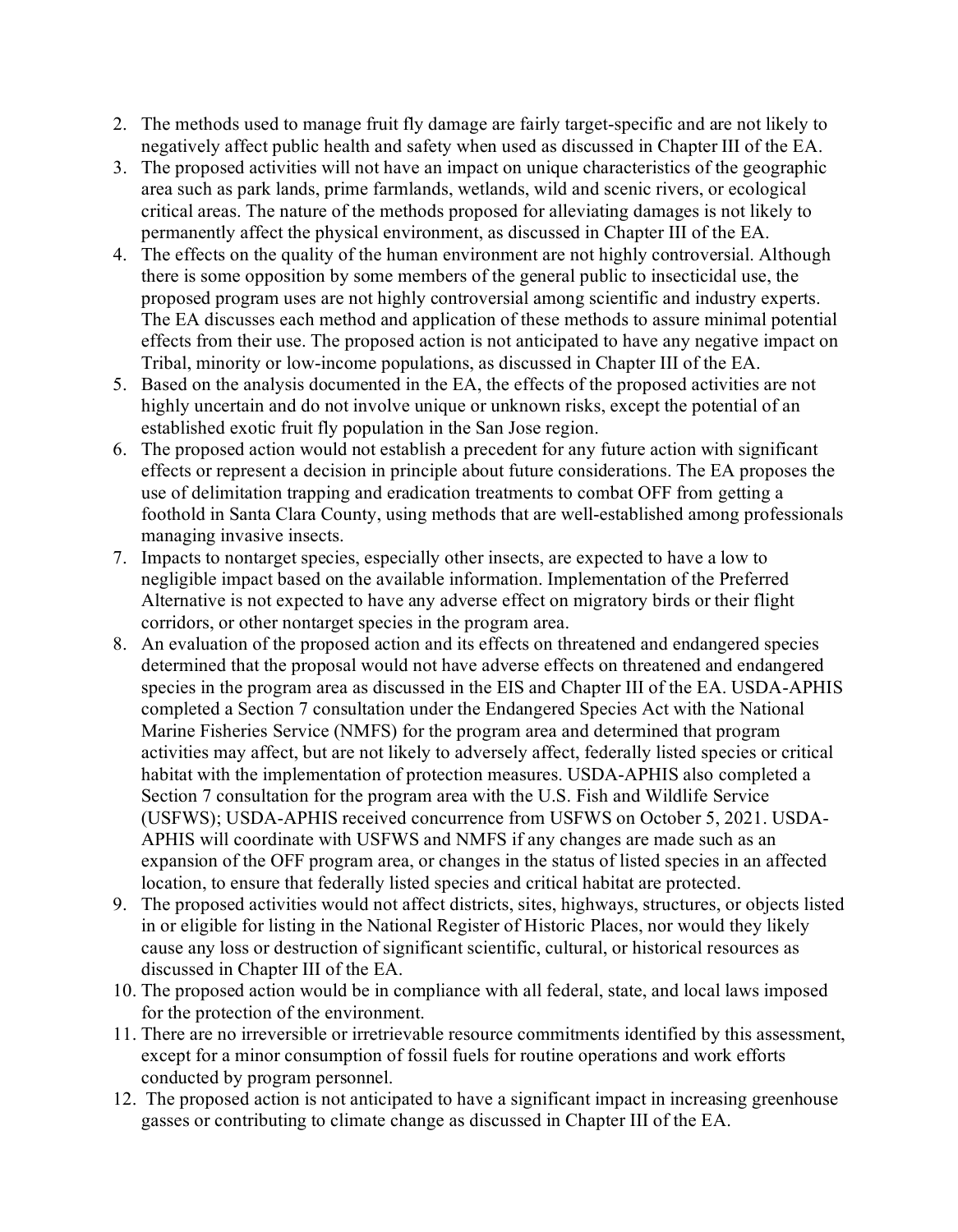#### **NEPA Decision and Rationale**

I have carefully reviewed the EA and its supporting environmental documentation. I believe the need for action and issues identified in the EA would be best addressed through implementation of Alternative 3, OFF Eradication. I considered and based my finding of no significant impact on the quantitative and qualitative risk assessments of the proposed pesticides, the EIS, the analysis in the referenced EA, and on my review of the program's operational characteristics. Alternative 3 is the Preferred Alternative because: (1) it offers the greatest chance of ensuring that OFF does not become established in California; (2) it will benefit the agricultural fruit crops in Santa Clara County best for resource owners and managers within current program funding constraints; (3) it will maximize selectivity of the methods available; (4) it will minimize risks to and conflicts with the public; (5) it will minimize risks to nontarget and threatened and endangered species, (6) it will result in low magnitude or negligible effects on other insect populations, and (7) it will not result in any significant direct or indirect effects on the human environment. The cooperative program will use an integrated pest management strategy which maximizes program effectiveness while conforming to all relevant laws, regulations, policies, and procedures designed to protect the environment.

I have not found evidence of significant environmental impacts associated with this proposed emergency pest management program. Thus, implementation of the Preferred Alternative for this program may proceed.

HELENE WRIGHT Digitally signed by HELENE Date: 2021.10.21 12:57:00 -07'00'

October 21, 2021

Helene Wright Date State Plant Health Director, California Animal and Plant Health Inspection Service U.S. Department of Agriculture